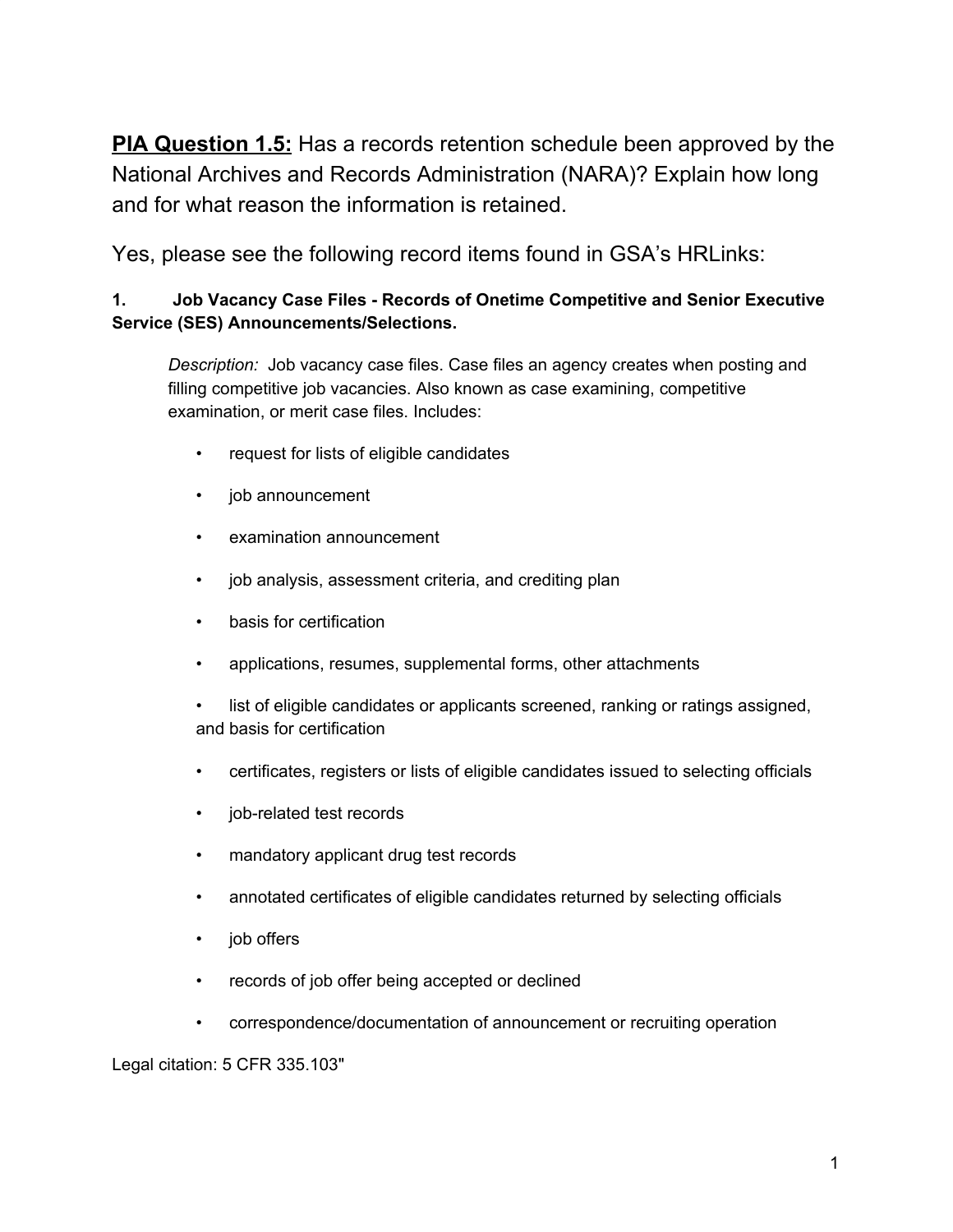*Retention Instructions:* Temporary. Destroy 2 years after selection certificate is closed or final settlement of any associated litigation; whichever is later.

*Disposition Authority:* DAA-GRS-2017-0011-0001 (GRS 02.1/050)

# **2. Job Vacancy Case Files - Records of Standing Register Competitive Files for Multiple Positions Filled Over a Period of Time. .**

*Description:* Job vacancy case files. Case files an agency creates when posting and filling competitive job vacancies. Also known as case examining, competitive examination, or merit case files. Includes:

- request for lists of eligible candidates
- job announcement
- examination announcement
- job analysis, assessment criteria, and crediting plan
- basis for certification
- applications, resumes, supplemental forms, other attachments
- list of eligible candidates or applicants screened, ranking or ratings assigned, and basis for certification
- certificates, registers or lists of eligible candidates issued to selecting officials
- job-related test records
- mandatory applicant drug test records
- annotated certificates of eligible candidates returned by selecting officials
- job offers
- records of job offer being accepted or declined
- correspondence/documentation of announcement or recruiting operation

Legal citation: 5 CFR 335.103.

*Retention Instructions:* Temporary. Destroy 2 years after termination of register.

*Disposition Authority:* DAA-GRS-2017-0011-0002 (GRS 02.1/051)

## **3. Job Application Packages.**

*Description:* Application packages for competitive positions, in USAJobs or its successors, and other systems, whether electronic or analog. Includes:

- application
- resume
- supplemental forms
- other attachments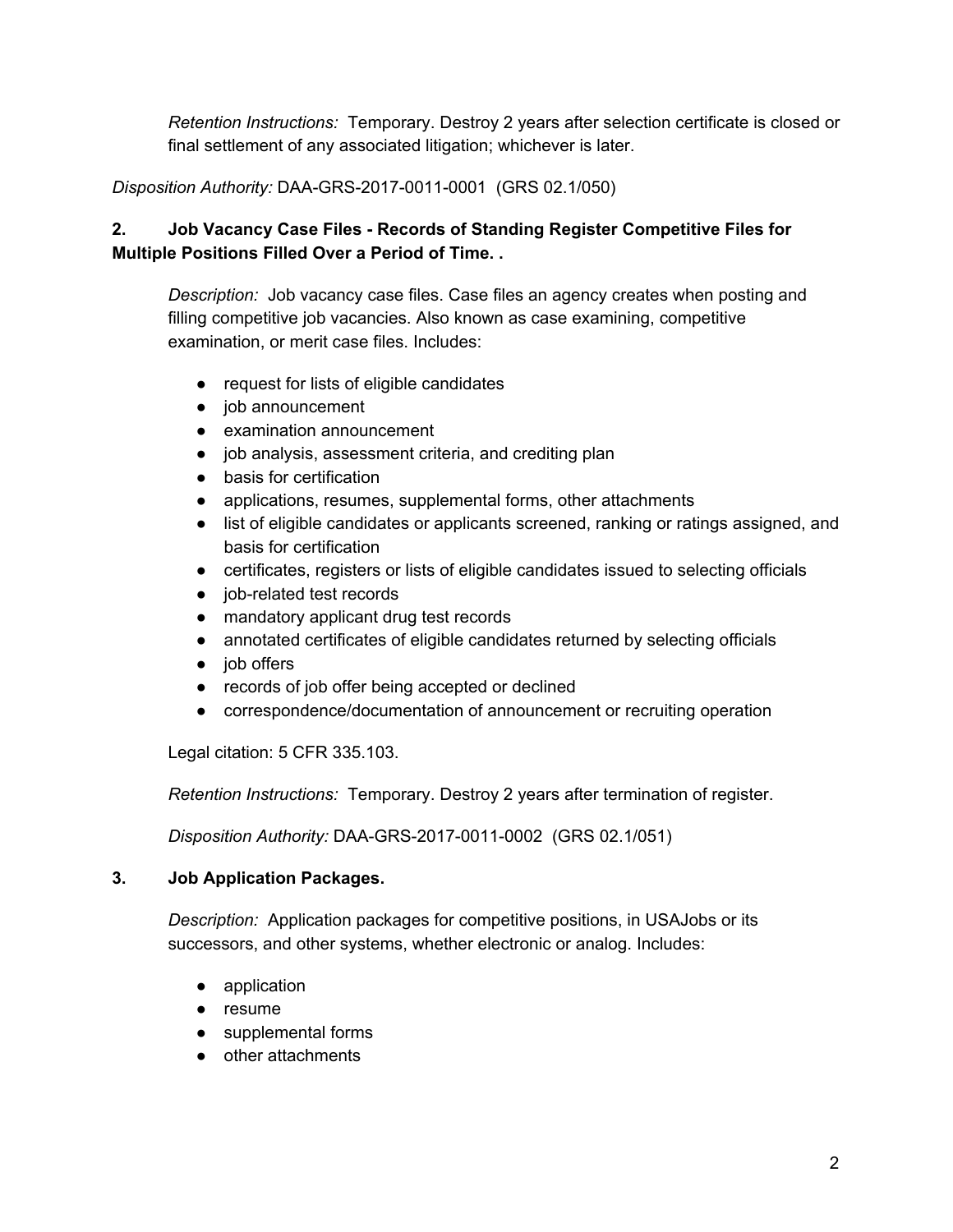Note: This item is only for copies of materials submitted to and maintained in systems that receive job applications. Copies of these records used to fill job vacancies are covered under job vacancy case files (Items 050 and 051).

*Retention Instructions:* Temporary. Destroy 1 year after date of submission.

*Disposition Authority:* DAA-GRS-2014-0002-0011 (GRS 02.1/060)

## **4. Requests for Non-Competitive Personnel Action.**

*Description:* Agency copy of requests submitted to OPM for approval of non-competitive personnel action on such matters as promotion, transfer, reinstatement, or change in status.

*Retention Instructions:* Temporary. Destroy 1 year after approval is granted or denied.

*Disposition Authority:* DAA-GRS-2014-0002-0013 (GRS 02.1/080)

# **5. Records Related to Individual Employees Hired Under Special Temporary Authority.**

*Description:* Includes participant agreement, records of mentoring, documentation that employee fulfilled educational and other requirements, and conversion to a permanent position.

*Retention Instructions:* Temporary. Destroy 2 years after employee is converted to a permanent position or leaves a program but longer retention is authorized if required for business use.

*Disposition Authority:* DAA-GRS-2014-0002-0017 (GRS 02.1/130)

# **6. Pre-Appointment Files - Records Documenting Background Investigation or Vetting Of Prospective Employees to Determine Eligibility for Security Clearance and Sensitive Positions.**

*Description:* Records created when vetting a prospective employee between the time a job offer is accepted and the time employee enters on duty. Included are forms in the SF-85 family, fingerprint charts, and related correspondence. Forward to appropriate security office after prospective employee enters on duty, declines appointment, or is no longer a candidate.

*Retention Instructions:* None; filing instruction only.

*Disposition Authority:* (GRS 02.1/140)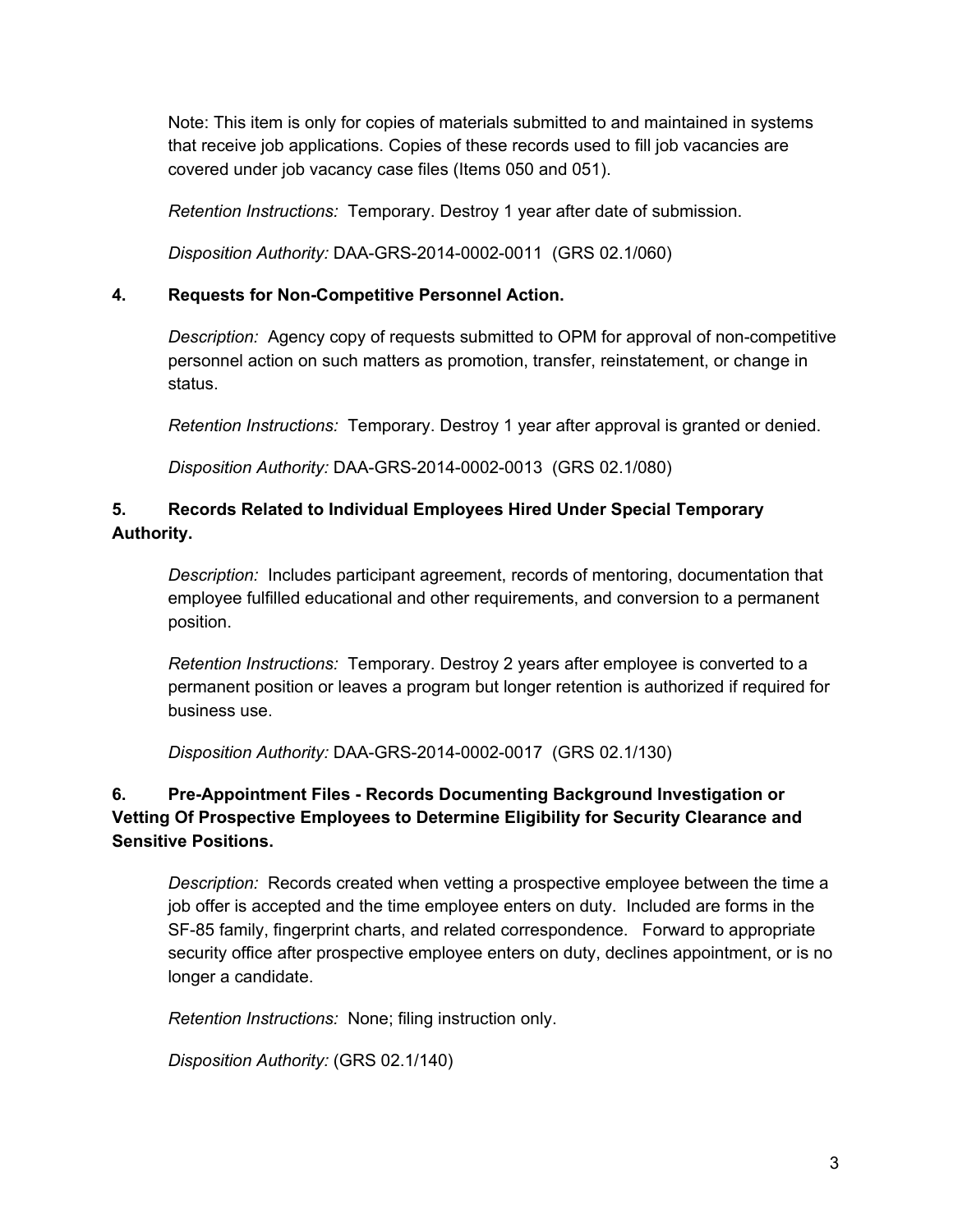# **7. Pre-Appointment Files - Records Appropriate for Inclusion in the OPF - Prospective Employees Who Enter on Duty.**

*Description:* Records created when vetting a prospective employee between the time a job offer is accepted and the time employee enters on duty. Such as designation of beneficiary, life insurance election, and health benefits registration. Forward to appropriate human resources office to include in OPF after employee enters on duty.

*Retention Instructions:* None; filing instruction only.

*Disposition Authority:* (GRS 02.1/141)

# **8. Pre-Appointment Files - Records Appropriate for Inclusion in the OPF - Prospective Employees Who Do Not Enter on Duty.**

*Description:* Records created when vetting a prospective employee between the time a job offer is accepted and the time employee enters on duty. Such as designation of beneficiary, life insurance election, and health benefits registration.

*Retention Instructions:* Temporary. Destroy 1 year after prospective employee is no longer a candidate.

*Disposition Authority:* DAA-GRS-2014-0002-0009 (GRS 02.1/142)

# **9. Pre-Appointment Files - Copies of Records Included in Job Vacancy Case Files (Items 50-51).**

*Description:* Records created when vetting a prospective employee between the time a job offer is accepted and the time employee enters on duty.

*Retention Instructions:* Temporary. Destroy after prospective employee enters on duty, declines appointment, or is no longer a candidate.

*Disposition Authority:* DAA-GRS-2014-0002-0010 (GRS 02.1/143)

## **10. Records of Delegation of Authority for Examination and Certification.**

*Description:* Agreements and related records created under the authority of 5 U.S.C. 1104 by which OPM delegates to an agency the authority to examine and certify applicants for employment.

Exclusion: OPM's records are not covered by this item.

*Retention Instructions:* Temporary. Destroy 3 years after agreement terminates but longer retention is authorized if required for business use.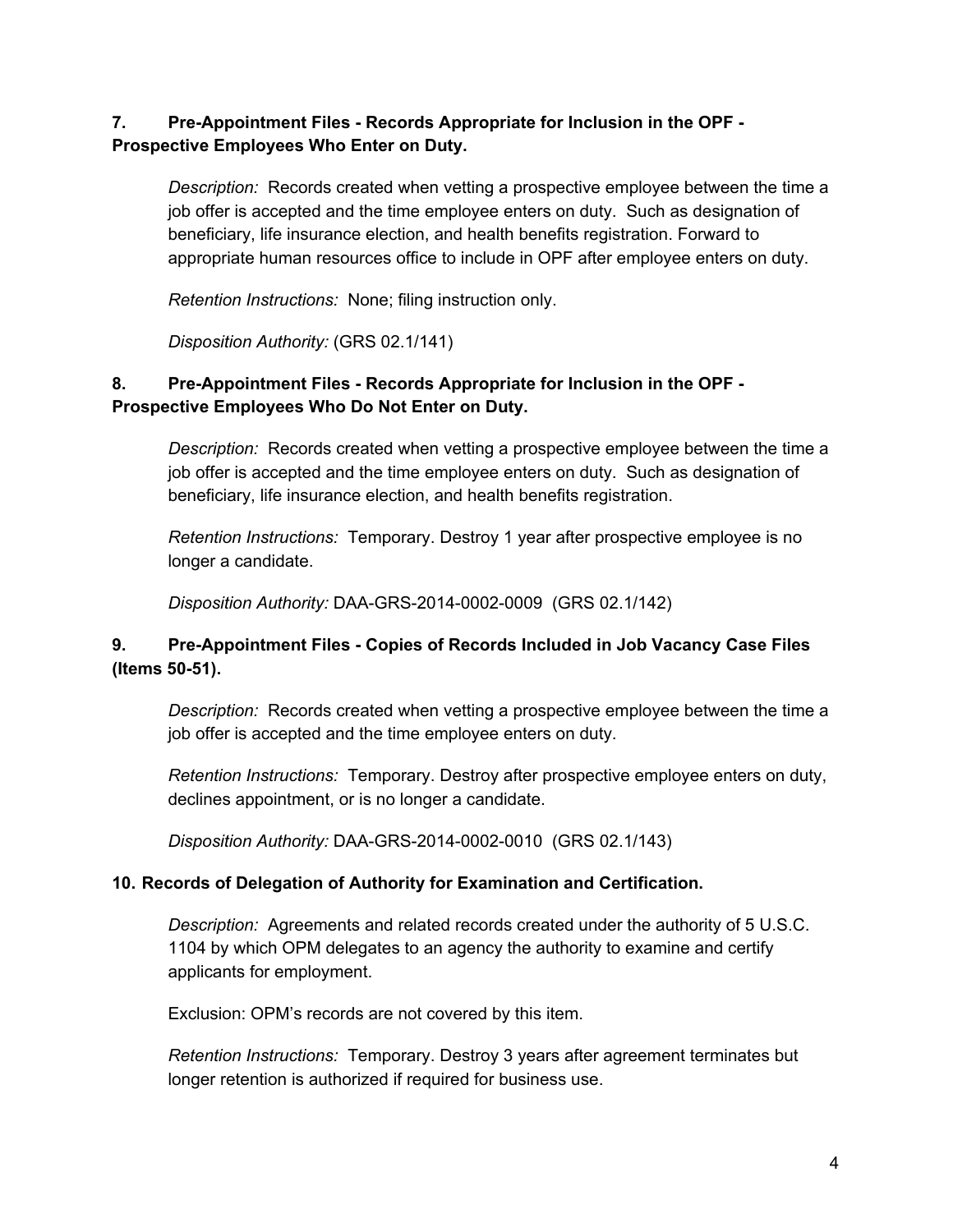*Disposition Authority:* DAA-GRS-2014-0002-0021 (GRS 02.1/150)

## **11. Adverse Impact Files: Records Revealing No Adverse Impact.**

*Description:* Records documenting the impact of tests and other selection procedures on peoples' employment opportunities, recorded by sex, race, and ethnic group in order to determine compliance with the Uniform Guidelines on Employee Selection Procedures. Includes records documenting:

- number of applicants by sex, race, and national origin
- number of people hired, promoted, and terminated, by sex, race, and national origin
- selection procedures and their validity

Legal Citation: 29 CFR 1607.15A (2)(b)"

*Retention Instructions:* Temporary. Destroy when 3 years old, but longer retention is authorized if required for business purposes.

*Disposition Authority:* DAA-GRS-2018-0008-0001 (GRS 02.1/170)

### **12. Adverse Impact Files: Records Revealing an Adverse Impact.**

*Description:* Records documenting the impact of tests and other selection procedures on peoples' employment opportunities, recorded by sex, race, and ethnic group in order to determine compliance with the Uniform Guidelines on Employee Selection Procedures. Includes records documenting:

- number of applicants by sex, race, and national origin
- number of people hired, promoted, and terminated, by sex, race, and national origin
- selection procedures and their validity

Legal Citation: 29 CFR 1607.15A (2)(b).

*Retention Instructions:* Temporary. Destroy 2 years after eliminating the adverse impact, but longer retention is authorized if required for business purposes.

*Disposition Authority:* DAA-GRS-2018-0008-0002 (GRS 02.1/171)

## **13. Recruitment Records.**

*Description:* Records documenting agency in-person and on-line recruitment efforts at career fairs, job fairs, visits to colleges, and similar venues. Includes:

● records documenting planning and logistics of individual recruitment events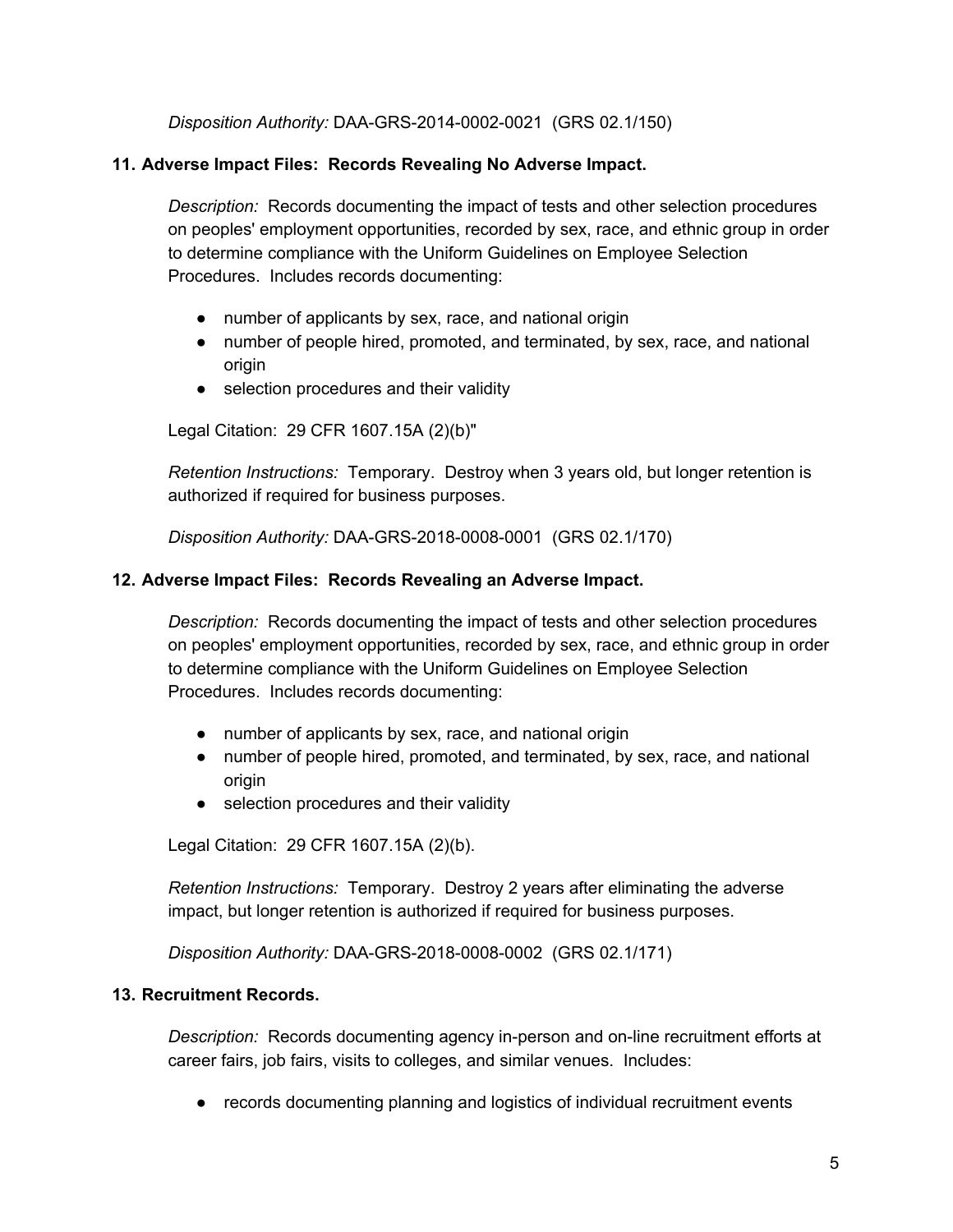- record copy of advertisement and materials for distribution (see Exclusion 2)
- contact information and interest areas collected from potential job candidates
- recruitment event reports
- correspondence with prospective candidates

Exclusion 1: Military recruitment advertising records must be scheduled by military establishments.

Exclusion 2: Recruitment posters must be scheduled by agencies.

*Retention Instructions:* Temporary. Destroy when 1 year old, but longer retention is authorized if required for business purposes.

*Disposition Authority:* DAA-GRS-2018-0008-0003 (GRS 02.1/180)

#### **14. Employee Incentive Award Records.**

*Description:* Agency awards files, including recommendations, approved nominations, correspondence, and reports about agency-sponsored cash and noncash awards (such as lump-sum cash awards, honorary awards, informal recognition awards, cost savings awards, and time off awards). Also, includes correspondence about awards from other Federal agencies or non-Federal organizations and to former employees.

Exclusion: Records of Department-level awards require agency-specific schedules.

*Retention Instructions:* Temporary. Destroy when 2 years old or 2 years after award is approved or disapproved, whichever is later, but longer retention is authorized if required for business use.

*Disposition Authority:* DAA-GRS-2017-0007-0003 (GRS 02.2/030)

#### **15. Notifications of Personnel Actions.**

*Description:* Copies of Standard Form 50, documenting all individual personnel actions such as hiring, promotions, transfers, and separation. Includes chronological files, fact sheets, general correspondence, and forms about pending personnel actions maintained by agency Human Resources offices.

Exclusion: SF-50s filed in the OPF. Items 040 and 041 of this schedule cover these records.

*Retention Instructions:* Temporary. Destroy when business use ceases.

*Disposition Authority:* DAA-GRS-2017-0007-0006 (GRS 02.2/050)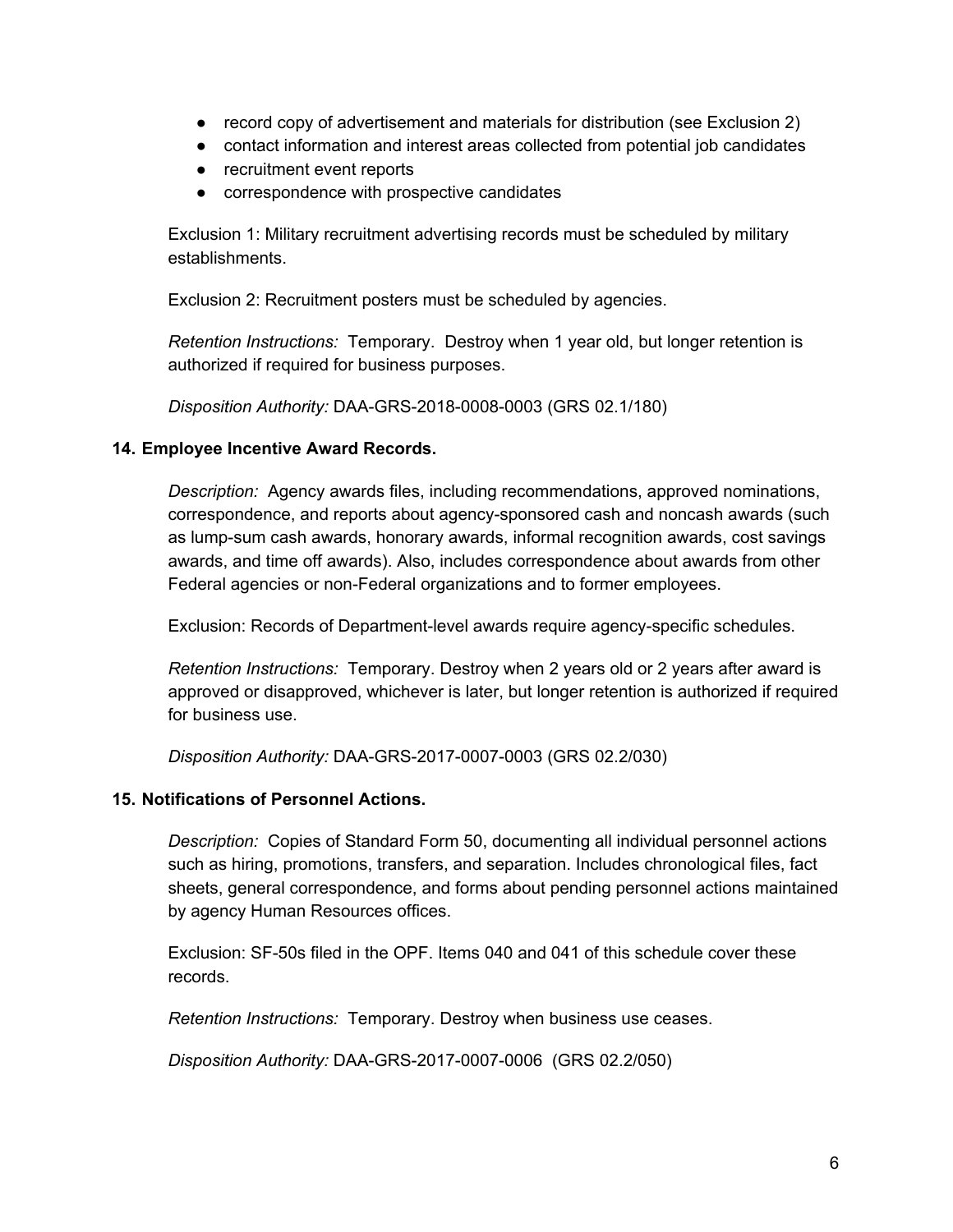#### **16. Employment Eligibility Verification Records.**

*Description:* Employment Eligibility Verification form I-9 and any supporting documentation.

*Retention Instructions:* Temporary. Destroy 3 years after employee separates from service or transfers to another agency.

*Disposition Authority:* DAA-GRS-2017-0007-0007 (GRS 02.2/060)

## **17. Employee Performance File System Records. Acceptable Performance Appraisals of Non-Senior Executive Service Employees.**

*Description:* Employee performance records are ratings of record, the performance plans on which ratings are based, supporting documentation for those ratings, and any other performance-related material required by an agency's performance appraisal system.

Exclusion: Performance records of Presidential appointees are not covered by the GRS. Such records must be scheduled by submitting an agency-specific schedule to NARA.

Performance records for employees as defined in 5 U.S.C. 4301(2)).

Exclusion: Performance records superseded through an administrative, judicial, or quasi-judicial procedure are covered by item 073 of this schedule.

Legal citation: 5 CFR Part 293.404.

*Retention Instructions:* Temporary. Destroy no sooner than 4 years after date of appraisal, but longer retention is authorized if required for business use.

*Disposition Authority:* DAA-GRS-2017-0007-0008 (GRS 02.2/070)

## **18. Employee Performance File System Records. Unacceptable Performance Appraisals of Non-Senior Executive Service Employees.**

*Description:* Employee performance records are ratings of record, the performance plans on which ratings are based, supporting documentation for those ratings, and any other performance-related material required by an agency's performance appraisal system.

Exclusion: Performance records of Presidential appointees are not covered by the GRS. Such records must be scheduled by submitting an agency-specific schedule to NARA.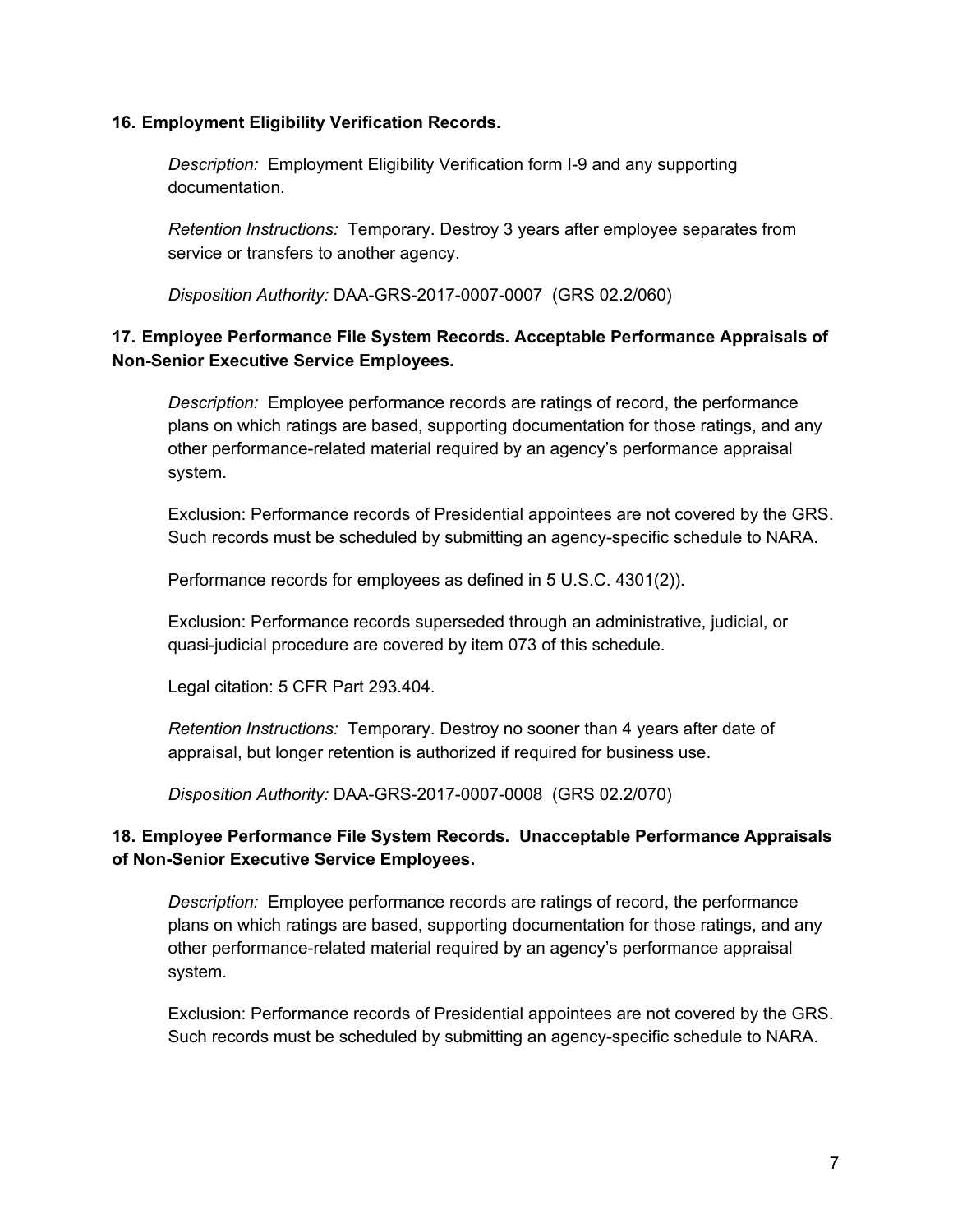Appraisals of unacceptable performance for non-senior executive service employees (as defined in 5 U.S.C. 4301(2)), where a notice of proposed demotion or removal is issued but not effected, and all related documents.

Legal citations: 5 U.S.C. section 4303(d) and 5 CFR Part 293.404.

*Retention Instructions:* Temporary. Destroy after employee completes 1 year of acceptable performance from the date of written advance notice of proposed removal or reduction-in-grade notice. This disposition instruction is mandatory; deviations are not allowed.

*Disposition Authority:* DAA-GRS-2017-0007-0009 (GRS 02.2/071)

## **19. Employee Performance File System Records. Records of Senior Executive Service Employees.**

*Description:* Employee performance records are ratings of record, the performance plans on which ratings are based, supporting documentation for those ratings, and any other performance-related material required by an agency's performance appraisal system.

Exclusion: Performance records of Presidential appointees are not covered by the GRS. Such records must be scheduled by submitting an agency-specific schedule to NARA.

Records of senior executive service employees.

Performance records for employees as defined in 5 U.S.C. 3132a(2). Includes records of performance ratings boards. Exclusion: Performance records superseded through an administrative, judicial, or quasi-judicial procedure are covered by item 073 of this schedule.

Legal citation: 5 CFR Part 293.404.

*Retention Instructions:* Temporary. Destroy no sooner than 5 years after date of appraisal, but longer retention is authorized if required for business use.

*Disposition Authority:* DAA-GRS-2017-0007-0010 (GRS 02.2/072)

## **20. Employee Performance File System Records. Performance Records Superseded Through an Administrative, Judicial, or Quasi-Judicial Procedure.**

*Description:* Employee performance records are ratings of record, the performance plans on which ratings are based, supporting documentation for those ratings, and any other performance-related material required by an agency's performance appraisal system.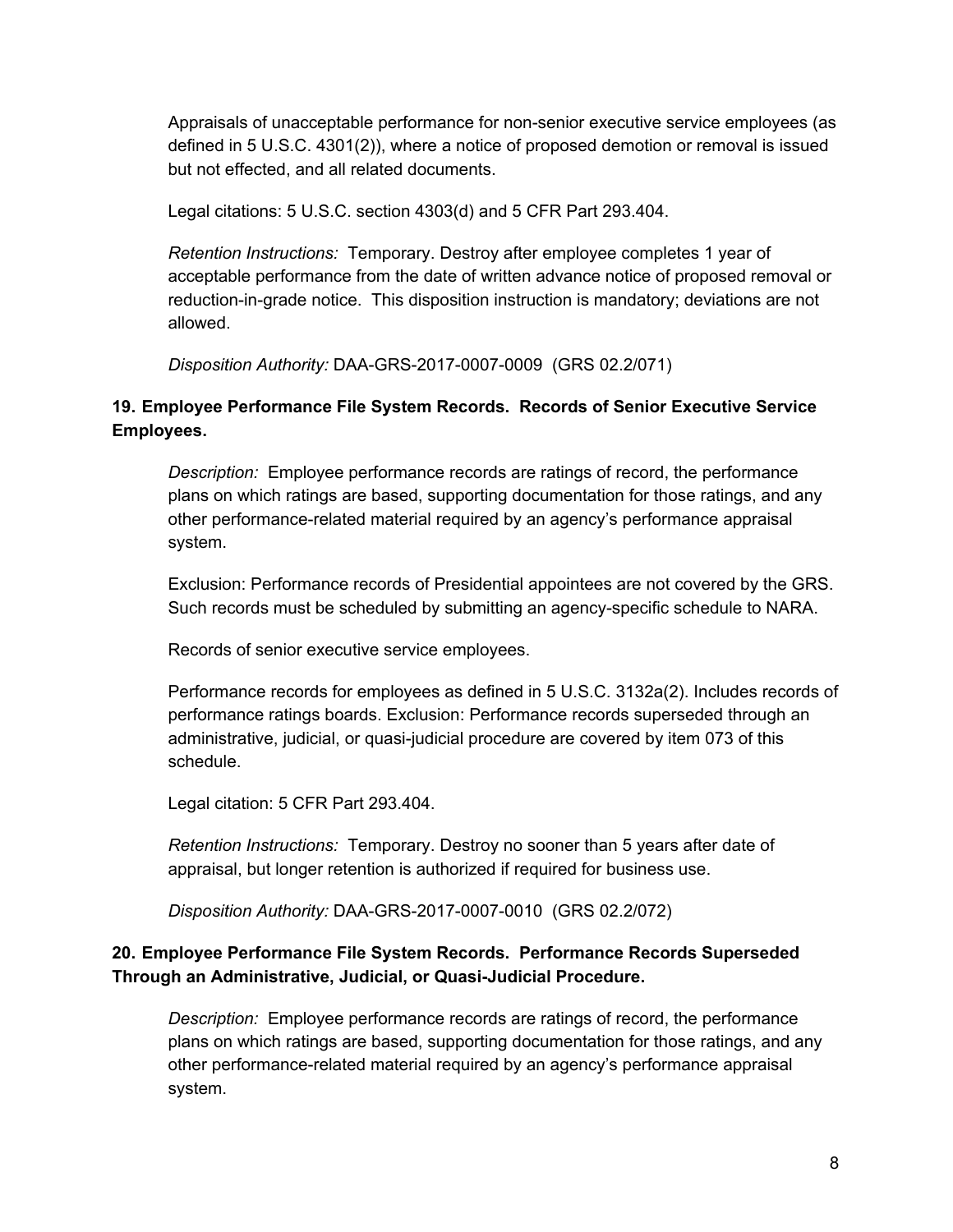Exclusion: Performance records of Presidential appointees are not covered by the GRS. Such records must be scheduled by submitting an agency-specific schedule to NARA.

Performance records superseded through an administrative, judicial, or quasi-judicial procedure.

Superseded performance records of both non-senior executive service employees and senior executive service employees.

Legal citation: 5 CFR Part 293.404.

*Retention Instructions:* Temporary. Destroy when superseded. This disposition instruction is mandatory; deviations are not allowed.

*Disposition Authority:* DAA-GRS-2017-0007-0011 (GRS 02.2/073)

### **21. Skill Set Records.**

*Description:* Records detailing name, contact, and other information for people with specific skill sets, such as foreign languages, notaries, and sign language; used to assign work-related duties to employees and volunteers.

Exclusion: Associated testing records. Those related to non-mission functions are covered by GRS 2.6, Employee Training Records. Those related to agency mission functions must be scheduled by the agency.

*Retention Instructions:* Temporary. Destroy when business use ceases.

*Disposition Authority:* DAA-GRS-2017-0007-0018 (GRS 02.2/120)

## **22. Employee Relations Programs' Administrative Records.**

*Description:* Records documenting routine activities related to programs such as reasonable accommodation, displaced employees, telework/alternative worksite opportunities, anti-harassment, Alternative Dispute Resolution (ADR), Equal Employment Opportunity (EEO), and other avenues for settling disputes. Includes:

- program-related correspondence
- copies of statutes, regulations, directives, and instructions
- timetables and guidelines for processing case files and appealing decisions
- planning records
- meeting minutes
- program evaluations and reports to senior management
- statistical records tracking program participation and participants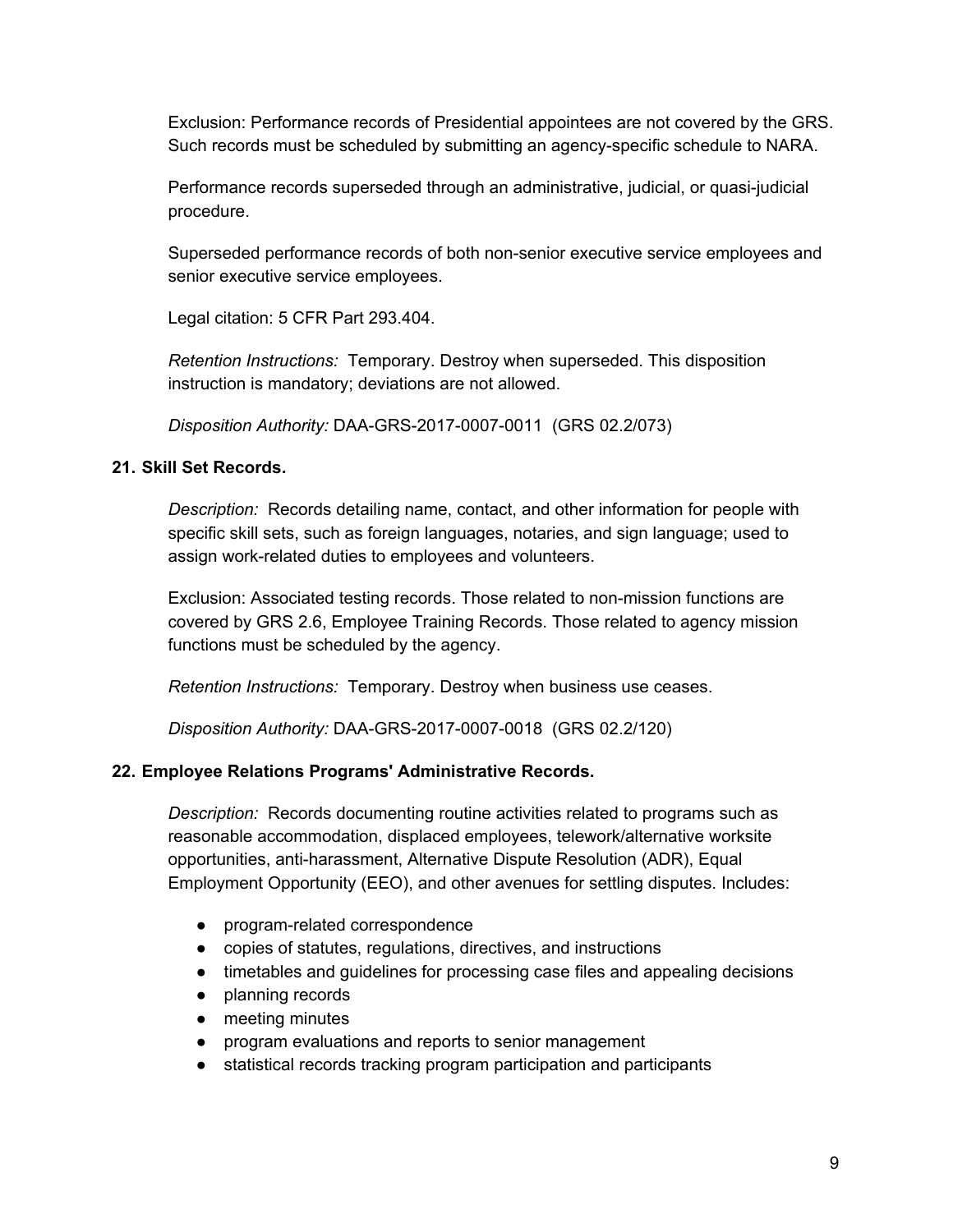- records tracking programs' compliance with relevant Executive Orders and other requirements
- records arranging for outside mediator and facilitator involvement in case **settlements**

Exclusion 1: Records specific to individual cases (covered by items 020 to 111 in this schedule).

Exclusion 2: Reports to external oversight agencies (covered by GRS 5.7, item 050).

Exclusion 3: Records created by offices responsible for monitoring employee relations programs government-wide (must be scheduled individually by responsible offices).

*Retention Instructions:* Temporary. Destroy when 3 years old, but longer retention is authorized if required for business use.

*Disposition Authority:* DAA-GRS-2018-0002-0001 (GRS 02.3/010)

#### **23. Reasonable Accommodation Case Files.**

*Description:* Individual employee files created, received, and maintained by EEO reasonable accommodation, diversity/disability programs, employee relations coordinators, supervisors, administrators, or Human Resource specialists containing records of requests for reasonable accommodation and/or assistive technology devices and services that have been requested for or by an employee. Includes:

- request, approvals and denials
- notice of procedures for informal dispute resolution or appeal processes
- forms, correspondence, records of oral conversations
- policy guidance documents
- medical records
- supporting notes and documentation.

*Retention Instructions:* Temporary. Destroy 3 years after employee separation from the agency or all appeals are concluded whichever is later, but longer retention is authorized if required for business use.

*Disposition Authority:* DAA-GRS-2018-0002-0002 (GRS 02.3/020)

#### **24. Dislocated Worker Program Case Files.**

*Description:* Includes applications, registrations, supporting documentation.

*Retention Instructions:* Temporary. Destroy 1 year after employee eligibility for program expires, but longer retention is authorized if required for business use.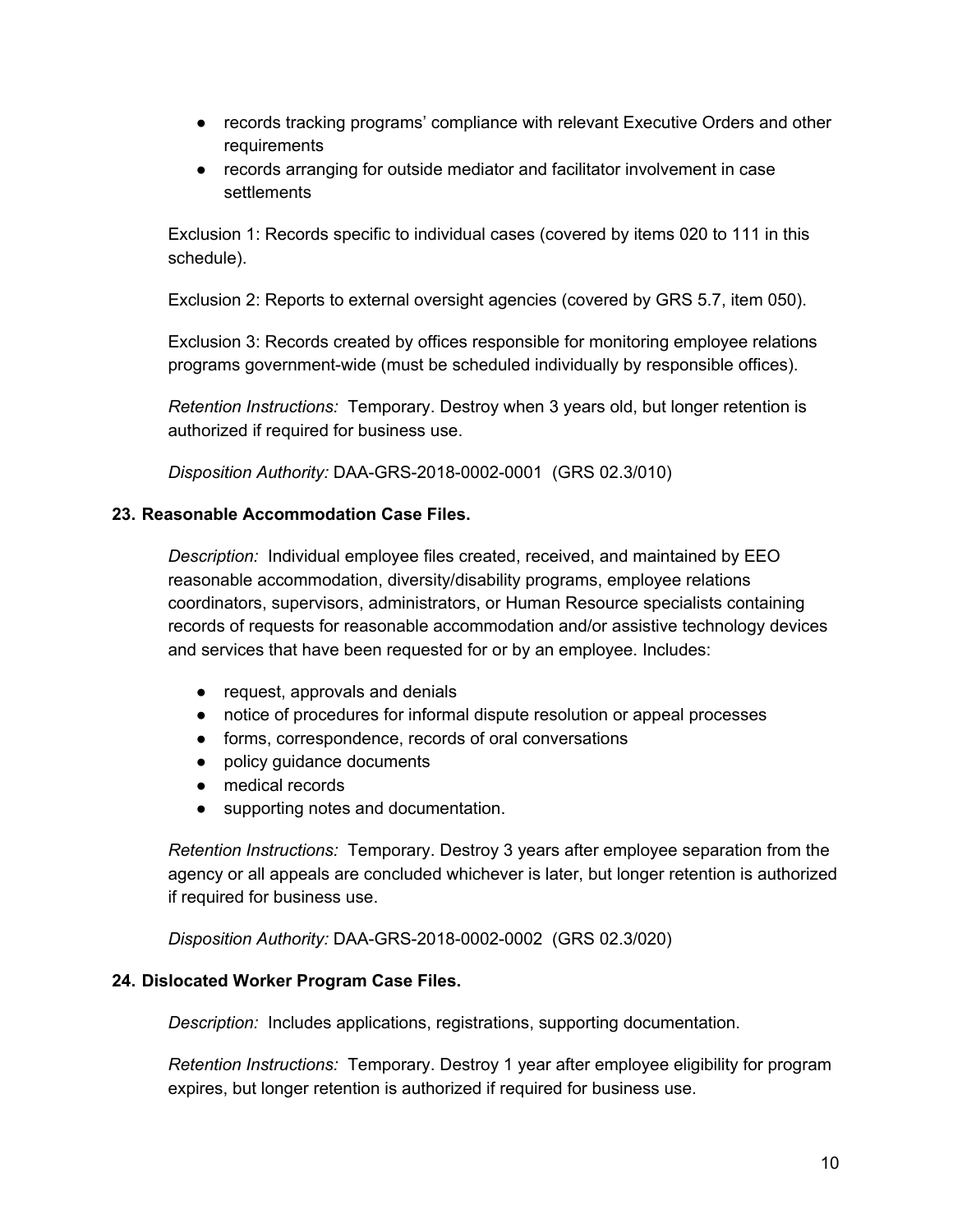*Disposition Authority:* DAA-GRS-2018-0002-0003 (GRS 02.3/030)

## **25. Telework/Alternate Worksite Program Case Files.**

*Description:* Includes:

- agency/employee agreements
- records such as questionnaires relating to the safety of the worksite
- records documenting worksite safety and equipment; hardware, and software installation and use; and offsite use of secure, classified information or data subject to the Privacy Act or agencies' Personally Identifiable Information policies.

*Retention Instructions:* Temporary. Destroy when superseded or obsolete or 1 year after end of employee's participation in program, whichever is sooner, but longer retention is authorized if required for business use.

*Disposition Authority:* DAA-GRS-2018-0002-0004 (GRS 02.3/040)

## **26. Records Used to Calculate Payroll, Arrange Paycheck Deposit, and Change Previously-Issued Paychecks.**

*Description:* Includes:

- additions to paychecks
	- child care subsidies
	- Internal Revenue Service form W-9 (Request for Taxpayer Identification Number)
	- other additions
- deductions from paychecks
	- insurance
	- retirement accounts (e.g. Thrift Savings Plan, my Retirement Account, etc.)
	- flexible spending accounts, such as medical savings and dependent care assistance
	- union dues
	- Combined Federal Campaign
	- garnishments (IRS form 668A—Notice of Levy—and similar records)
	- Treasury bond purchases
- authorizations for deposits into bank accounts
- changes or corrections to previous transactions either at paying agency or payroll processor.
- Fair Labor Standards Act exemption worksheets.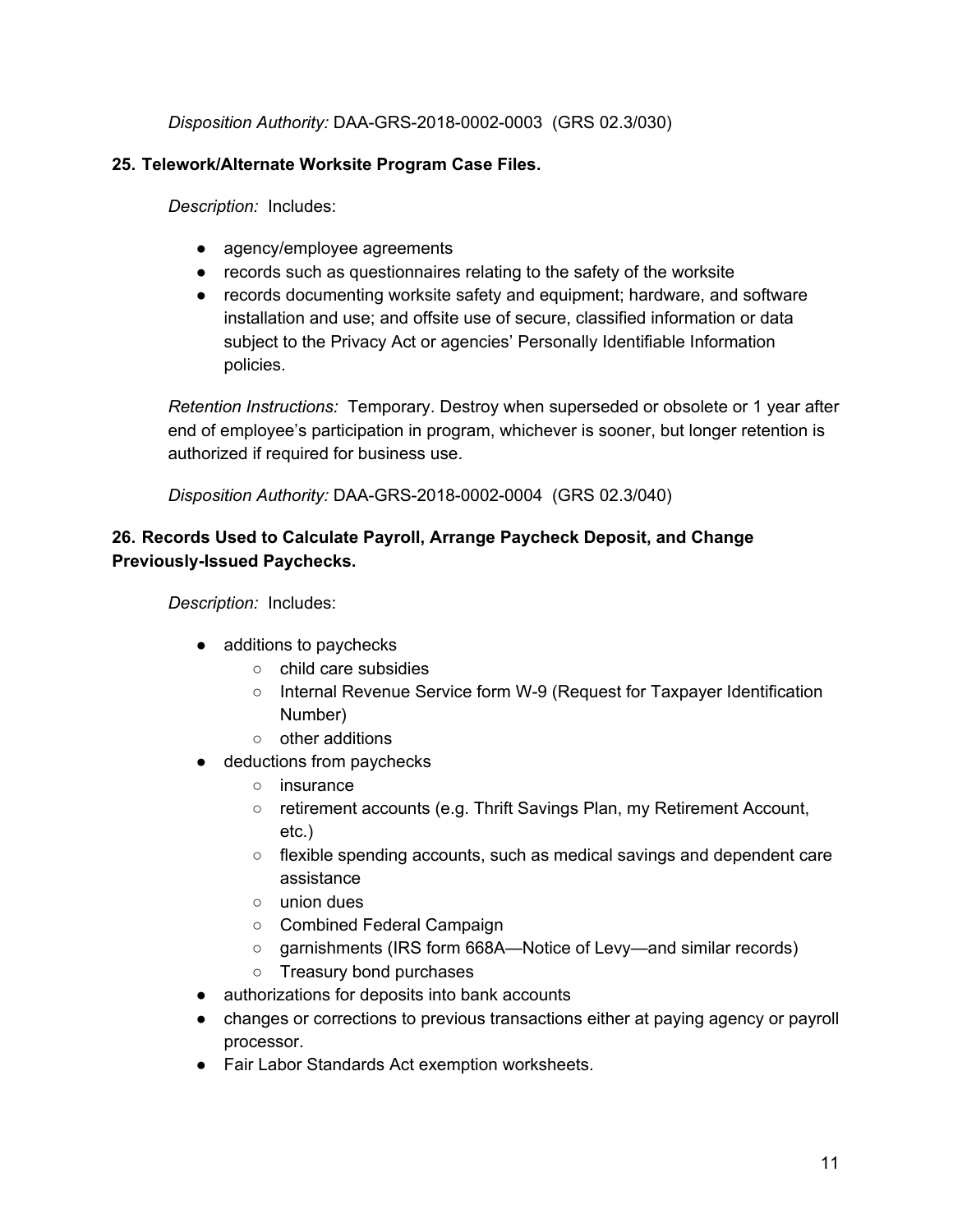*Retention Instructions:* Temporary. Destroy 3 years after paying agency or payroll processor validates data, but longer retention is authorized if required for business use.

*Disposition Authority:* DAA-GRS-2019-0004-0001 (GRS 02.4/010)

#### **27. Tax Withholding and Adjustment Documents.**

*Description:* Employee withholding allowance certificates such as Internal Revenue Service (IRS) W-4 series forms and state equivalents, and records of fringe benefits and expense reimbursements provided to employees.

Legal citation: IRS Publication 15 (2015), (Circular E), Employer's Tax Guide, section on Recordkeeping.

*Retention Instructions:* Temporary. Destroy 4 years after superseded or obsolete, but longer retention is authorized if required for business use.

*Disposition Authority:* DAA-GRS-2016-0015-0002 (GRS 02.4/020)

### **28. Time and Attendance Records.**

*Description:* Sign-in/sign-out records, time cards, leave applications and approvals of all types (annual, sick, family medical, military service, jury duty, leave donations, etc.); overtime, compensatory, and credit time requests and approvals; premium pay authorizations; and other records documenting employees' presence at or absence from work.

Legal citation: 29 CFR 516.5a.

*Retention Instructions:* Temporary. Destroy when 3 years old, but longer retention is authorized if required for business use.

*Disposition Authority:* DAA-GRS-2019-0004-0002 (GRS 02.4/030)

#### **29. Phased-Retirement Employees' Overtime Documentation.**

*Description:* Records documenting ordering or permitting phased-retirement employees to work overtime.

Legal citation: 5 CFR 831.1715, section 4.

*Retention Instructions:* Temporary. Destroy when 6 years old.

*Disposition Authority:* DAA-GRS-2018-0001-0001 (GRS 02.4/035)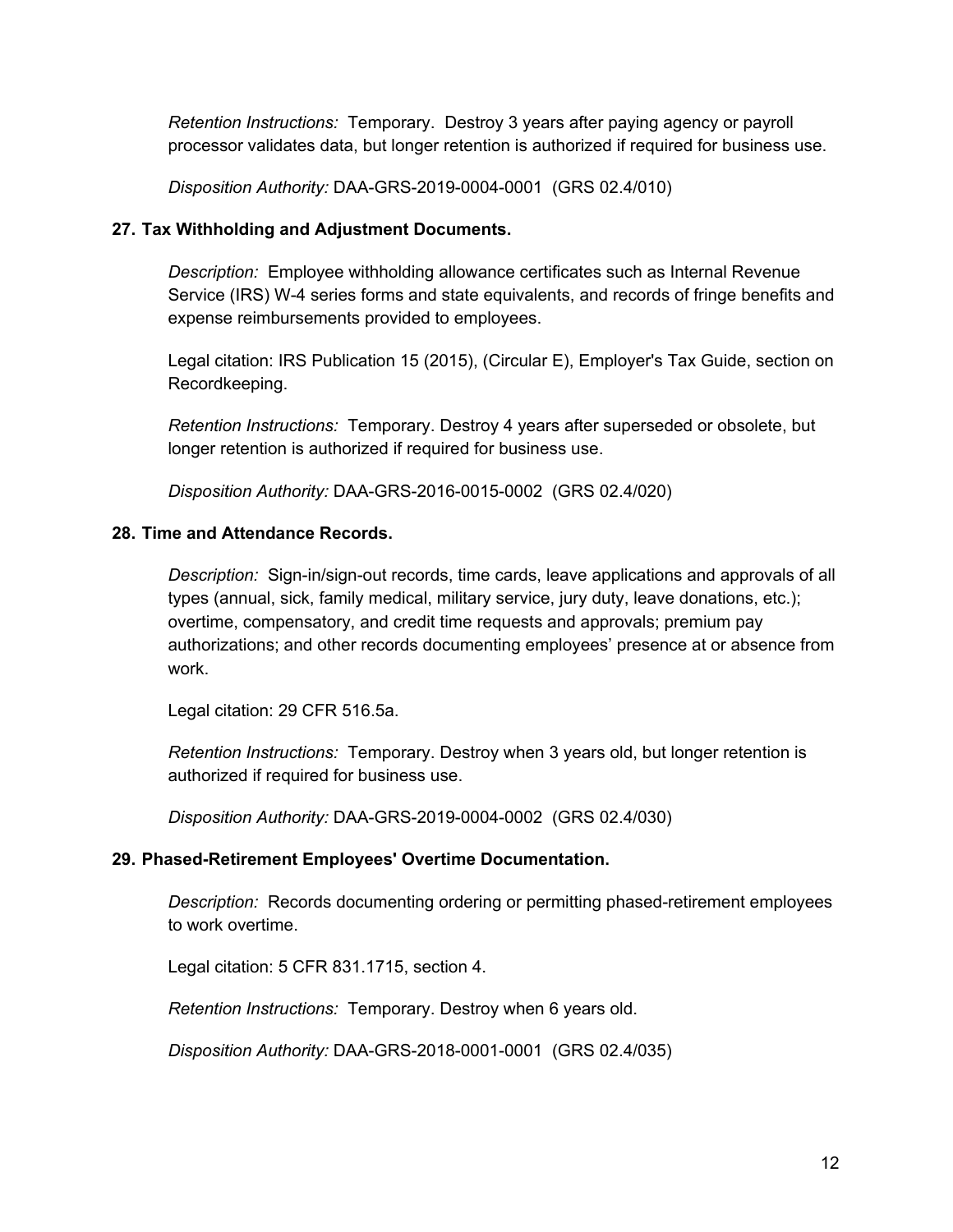## **30. Agency Payroll Record for Each Pay Period.**

*Description:* Aggregate records documenting payroll disbursed in each pay period: base pay, additions to and deductions from pay, and leave balances of all civilian employees within an agency or employing entity.

Legal citation: 5 U.S.C. 8466.

*Retention Instructions:* Temporary. Destroy when 56 years old.

*Disposition Authority:* DAA-GRS-2016-0015-0004 (GRS 02.4/040)

### **31. Wage and Tax Statements.**

*Description:* Agency copies of IRS form W-2 (Wage and Tax Statement, IRS form W-3 (Transmittal of Wage and Tax Statements), IRS forms in the 1099 series, and state equivalents.

Legal citations:

- Form W-3, Purpose of Form section states, "The IRS recommends retaining copies of these forms for four years." Agencies attach their copies of form W-2 to form W-3.
- IRS Publication 15 (2014), (Circular E), Employer's Tax Guide, section on Recordkeeping (copies of returns filed and confirmation numbers).

*Retention Instructions:* Temporary. Destroy when 4 years old, but longer retention is authorized if required for business use.

*Disposition Authority:* DAA-GRS-2016-0015-0005 (GRS 02.4/050)

# **32. Payroll Program Administrative Records - Administrative Correspondence Between Agency And Payroll Processor, And System Reports Used for Agency Workload and/or Personnel Management Purposes**.

*Description:* Records produced in administering and operating payroll functions of a general nature and not linked to an individual employee's pay.

*Retention Instructions:* Temporary. Destroy when 2 years old, but longer retention is authorized if required for business use.

*Disposition Authority:* DAA-GRS-2016-0015-0006 (GRS 02.4/060)

**33. Payroll Program Administrative Records - Payroll System Reports Providing Fiscal Information on Agency Payroll.**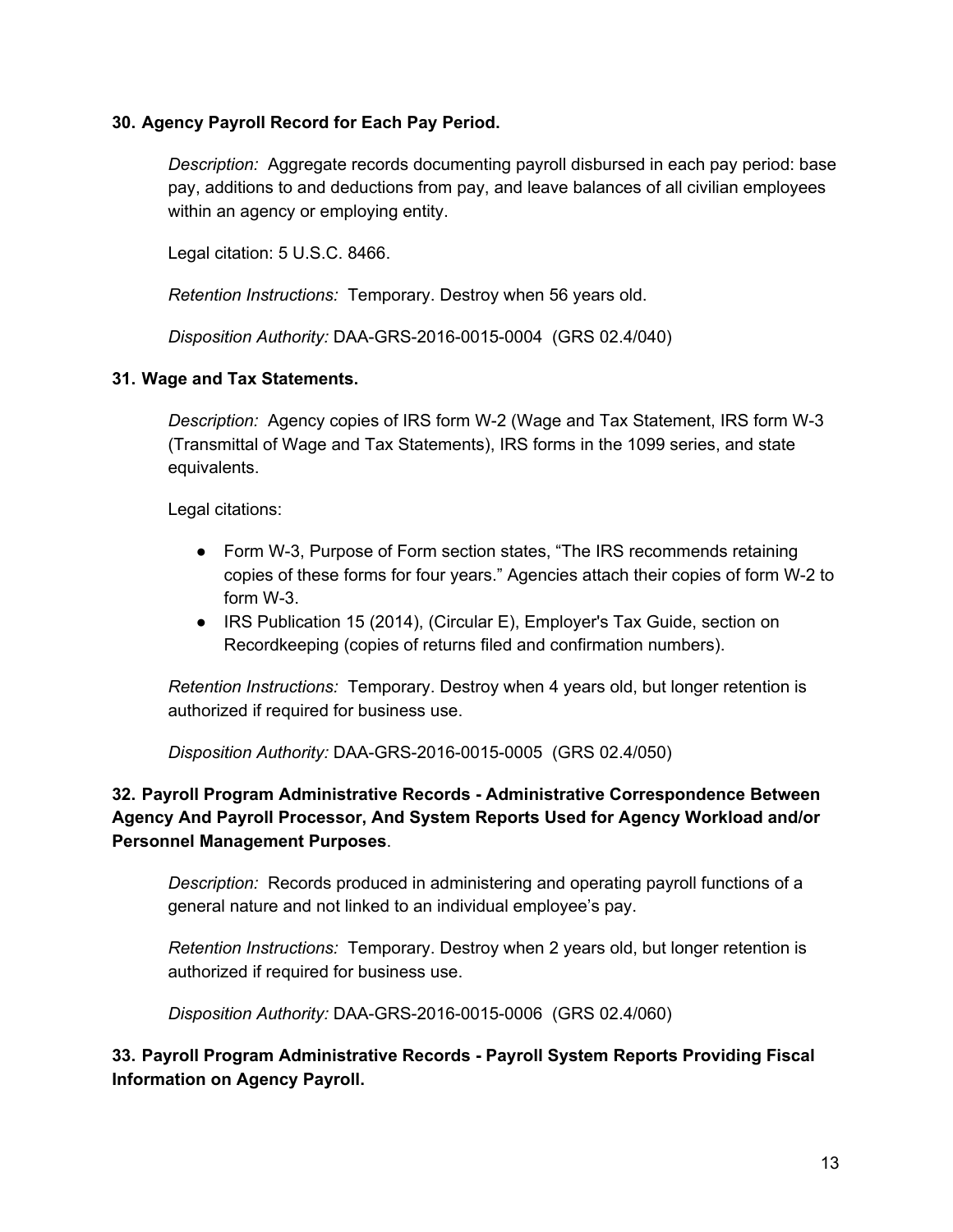*Description:* Records produced in administering and operating payroll functions of a general nature and not linked to an individual employee's pay.

*Retention Instructions:* Temporary. Destroy when 3 years old or after GAO audit, whichever comes sooner, but longer retention is authorized if required for business use.

*Disposition Authority:* DAA-GRS-2016-0015-0007 (GRS 02.4/061)

### **34. Wage Survey Files.**

*Description:* Records created while conducting periodic surveys of wages paid to non-Government workers in a specified wage area to support and modify the Federal Wage System. Includes survey data, background documents, correspondence and reports on area wages paid for each employee class; background papers establishing need, authorization, direction, and analysis of wage surveys; development and implementation of wage schedules; and request for an authorization of specific rates (excluding authorized wage schedules and wage survey recapitulation sheets).

*Retention Instructions:* Temporary. Destroy after completing second succeeding survey in the specific wage area (i.e., retain records of the two most recently completed surveys), but longer retention is authorized if required for business use.

*Disposition Authority:* DAA-GRS-2016-0015-0010 (GRS 02.4/080)

#### **35. Phased Retirement Individual Case Files.**

*Description:* Phased retirement individual case files. Case files of the individual employee participation in phased retirement, such as: application for immediate retirement, evidence of eligibility, reviews/recommendations by supervisor and others, notice of approval or disapproval, retirement benefit estimates, annuity calculations, phased retirement agreement, records documenting knowledge transfer activities, confidentiality agreement with mentees, action/project plans and logs, and correspondence.

NOTE: Agencies may choose to file these records with the employee's retirement file, in which case the agency should retain them according to the retention period for the retirement file, per GRS 2.5, item 020.

Exclusion: This item does not cover records held at OPM concerning staff at other agencies.

*Retention Instructions:* Destroy 1 year after employee participation concludes or the employee retires, but longer retention is authorized if required for business use.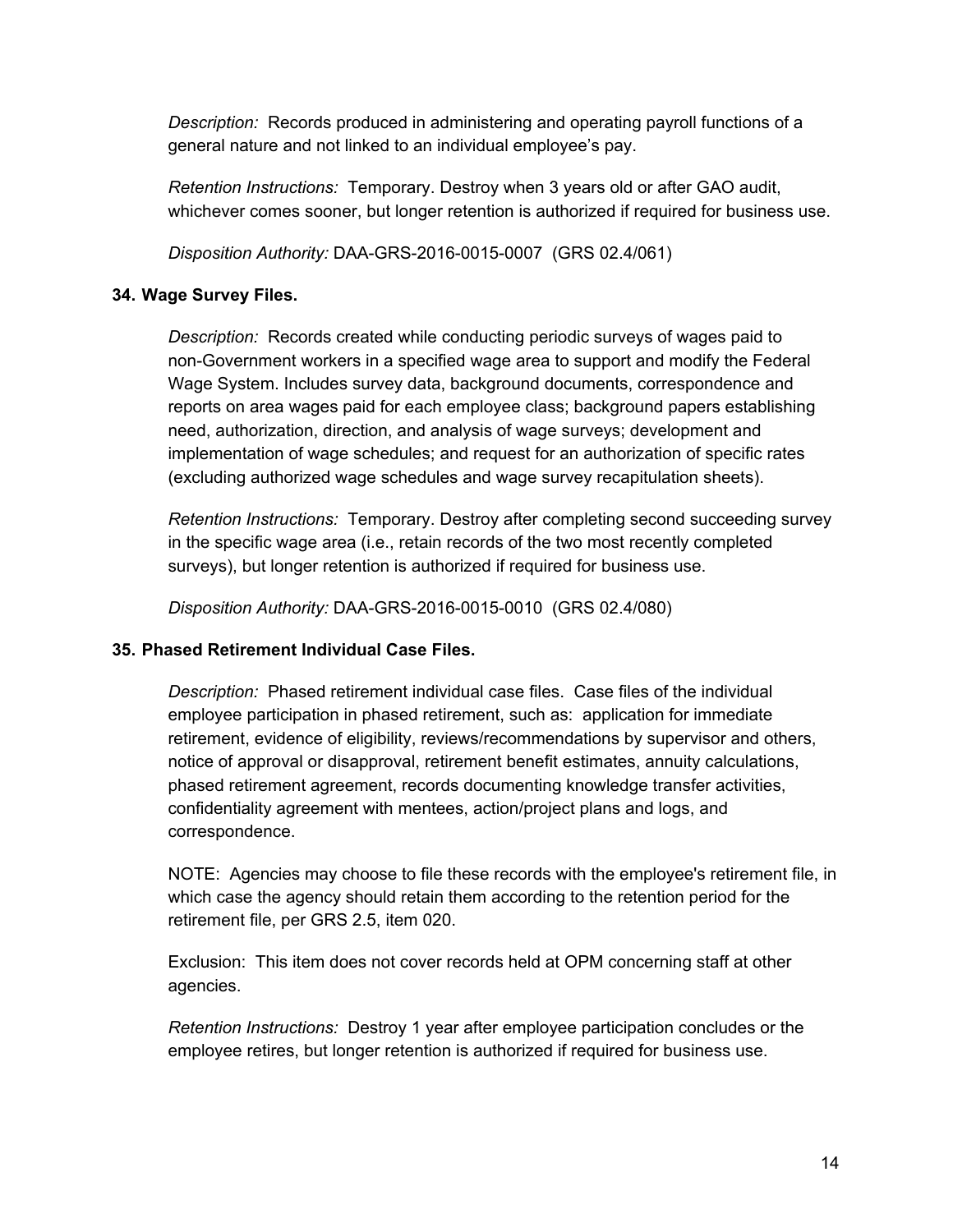*Disposition Authority:* DAA-GRS-2016-0007-0002 (GRS 02.5/051)

#### **36. Non-Mission Employee Training Program Records.**

*Description:* Non-mission employee training program records. Records about planning, assessing, managing, and evaluating an agency's training program: plans, reports, and program evaluations, organizational and occupational needs assessments, employee skills assessments, employee training statistics, notices about training opportunities, schedules, or courses, mandatory training tracking and reporting files, logistics and coordination documents, Authorization, Agreement, and Certification of Training (SF-182) and similar records, registration forms, employee attendance records, syllabi, presentations, instructor guides, handbooks, and lesson plans, reference and working files on course content, other course materials, such as presentations and videos, student, class, or instructor evaluations.

NOTE: Financial records related to purchase of training or travel for training are scheduled under GRS 1.1, item 010.

Exclusion: This item does not cover ethics-related training. Ethics training is scheduled by GRS 2.6, item 020.

*Retention Instructions:* Temporary. Destroy when 3 years old or 3 years after superseded or obsolete, whichever is appropriate, but longer retention is authorized if required for business use.

*Disposition Authority:* DAA-GRS-2016-0014-0001 (GRS 02.6/010)

#### **37. Ethics Training Records.**

*Description:* Records include but are not limited to: administration of new employee ethics orientations, annual, and other types of ethics training, agency annual written plans, notices about training requirements and course offerings.

*Retention Instructions:* Temporary. Destroy when 6 years old or when superseded whichever is later, but longer retention is authorized if required for business use.

*Disposition Authority:* DAA-GRS-2016-0014-0002 (GRS 02.6/020)

#### **38. Individual Employee Training Records.**

*Description:* Records documenting training required by all or most Federal agencies, such as information system security, anti-harassment training, and training to develop job skills. Records may include: completion certificates or verification documents for mandatory training required of all Federal employees or specific groups of employees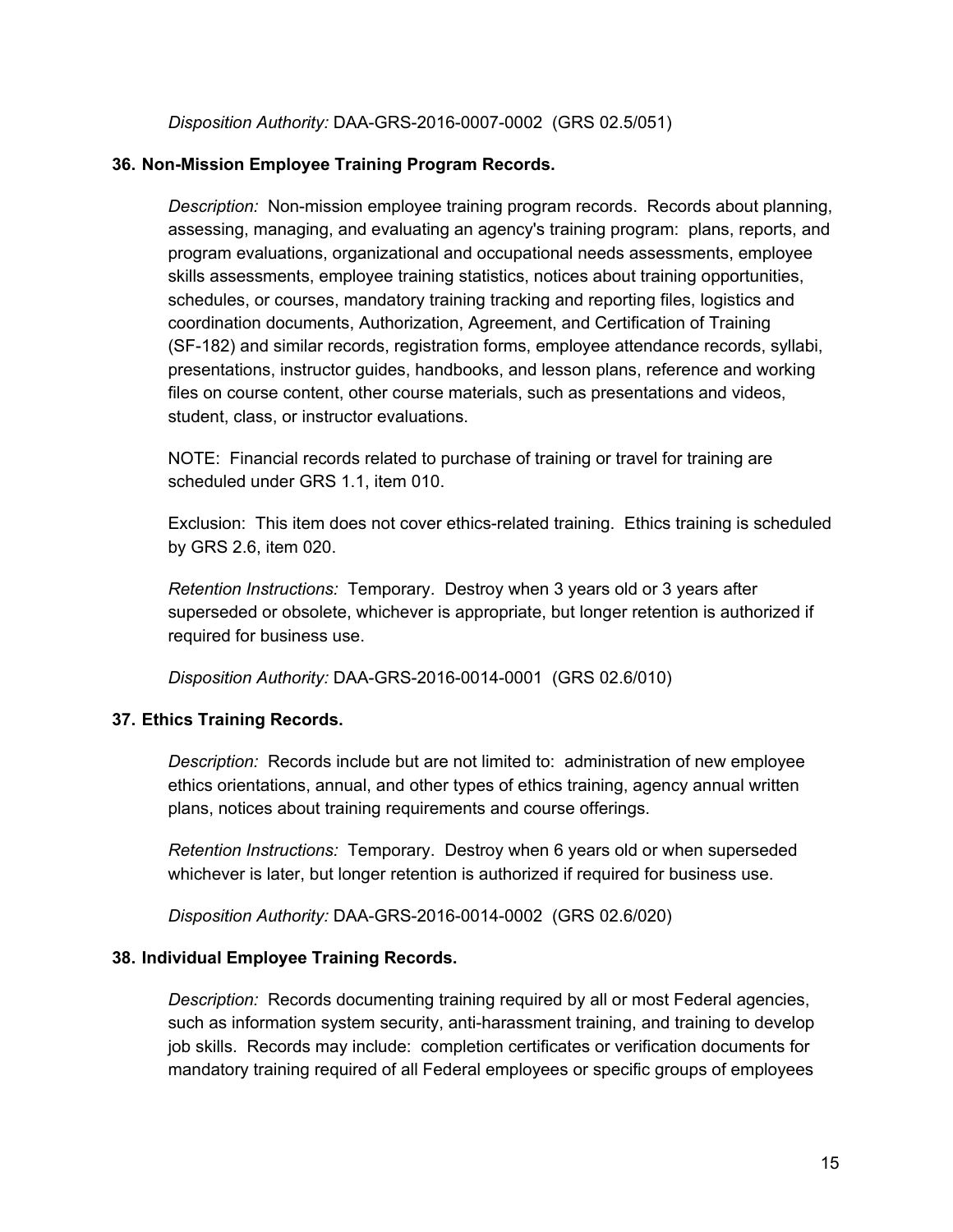(e.g., supervisors, contractors), Individual Development Plans (IDPs), mentoring or coaching agreements.

Exclusion: Academic transcripts, professional licenses, civil service exams, or documentation of mission-related training are not covered by this item.

*Retention Instructions:* Temporary. Destroy when superseded, 3 years old, or 1 year after separation, whichever comes first, but longer retention is authorized if required for business use.

*Disposition Authority:* DAA-GRS-2016-0014-0003 (GRS 02.6/030)

## **39. Non-Occupational Health and Wellness Program Records.**

*Description:* Records documenting the planning, management, reporting, correspondence with internal agency offices, statistical summaries, and routine operations undertaken by employee health service organizations involving non-occupational worksite health and wellness programs, such as nursing mothers, Automated External Defibrillators (AEDs), alcohol and drug abuse programs, and tobacco cessation. Includes:

- health risk appraisals
- biometric testing
- health coaching
- disease management
- behavioral management
- preventive services
- fitness programs

*Retention Instructions:* Temporary. Destroy 3 years after the project/activity/ or transaction is completed or superseded, but longer retention is authorized if needed for business use.

*Disposition Authority:* DAA-GRS-2017-0010-0013 (GRS 02.7/080)

#### **40. Personally Identifiable Information Extracts.**

*Description:* System-generated or hardcopy print-outs generated for business purposes that contain Personally Identifiable Information.

Legal citation: OMB M-07-16 (May 22, 2007), Attachment 1, Section C, bullet "Log and Verify"